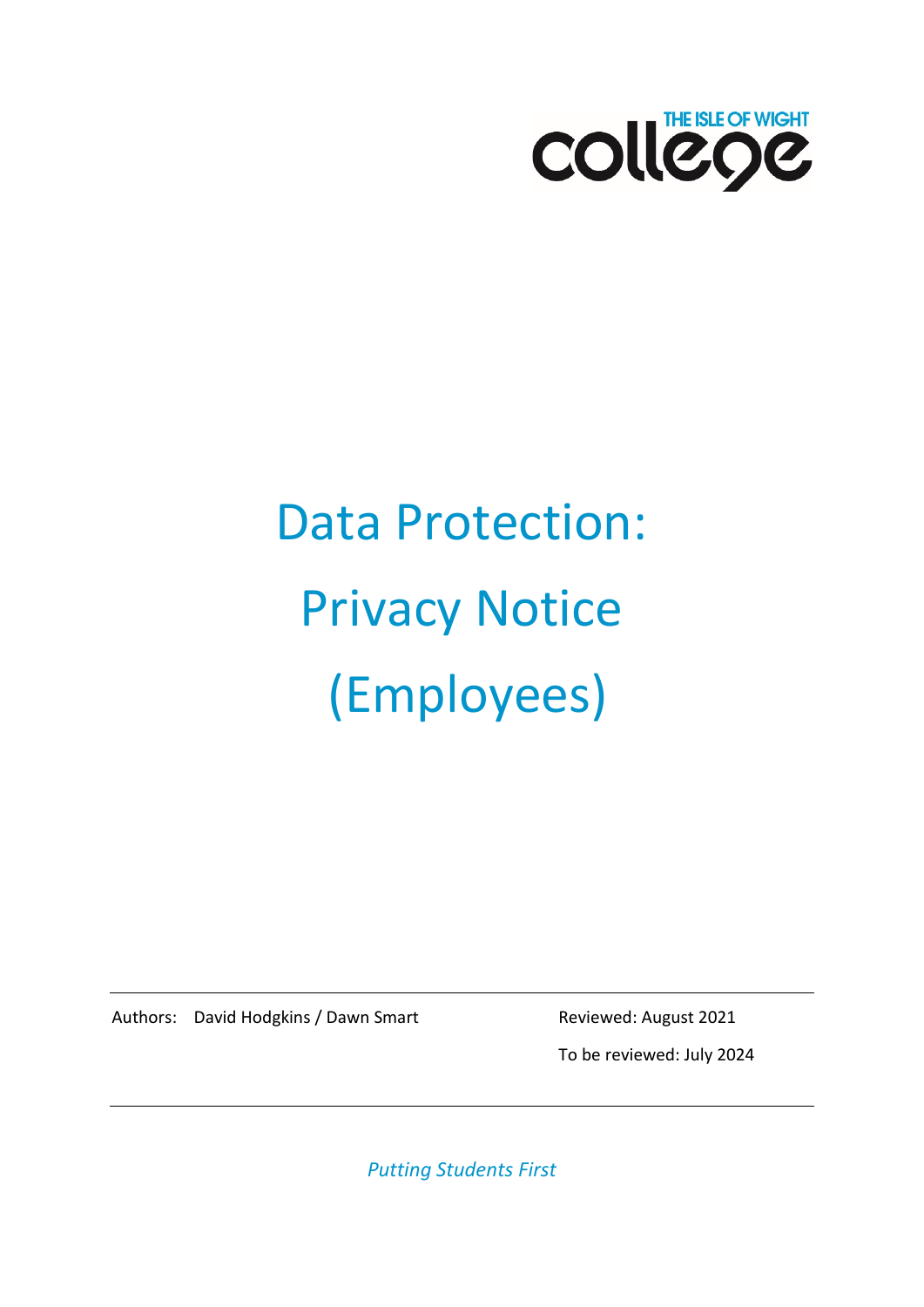# **Chronology of amendments/additions**

| 25 May 2018     | Policy live                                                              |
|-----------------|--------------------------------------------------------------------------|
| 3 December 2019 | Updated to reflect DBS policy for handling of certificate information    |
| 4 June 2020     | Updated to reflect data utilisation for COVID-19                         |
| 9 August 2021   | Updated to reflect change of reference from 1 January 2021 to UK<br>GDPR |
|                 |                                                                          |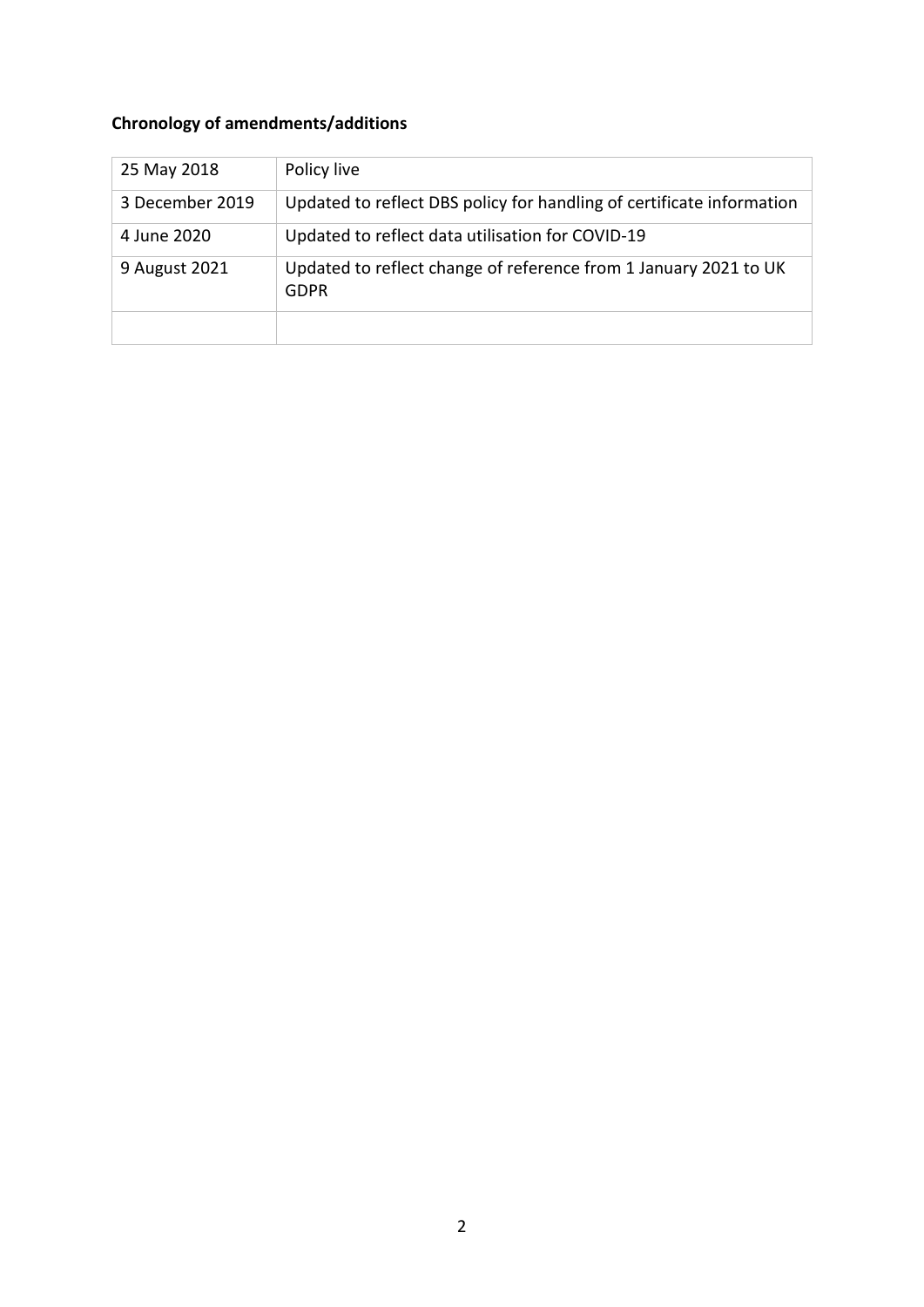## **Contents**

| 10. Disclosure and Barring Service - handling of DBS certification information 8 |  |
|----------------------------------------------------------------------------------|--|
|                                                                                  |  |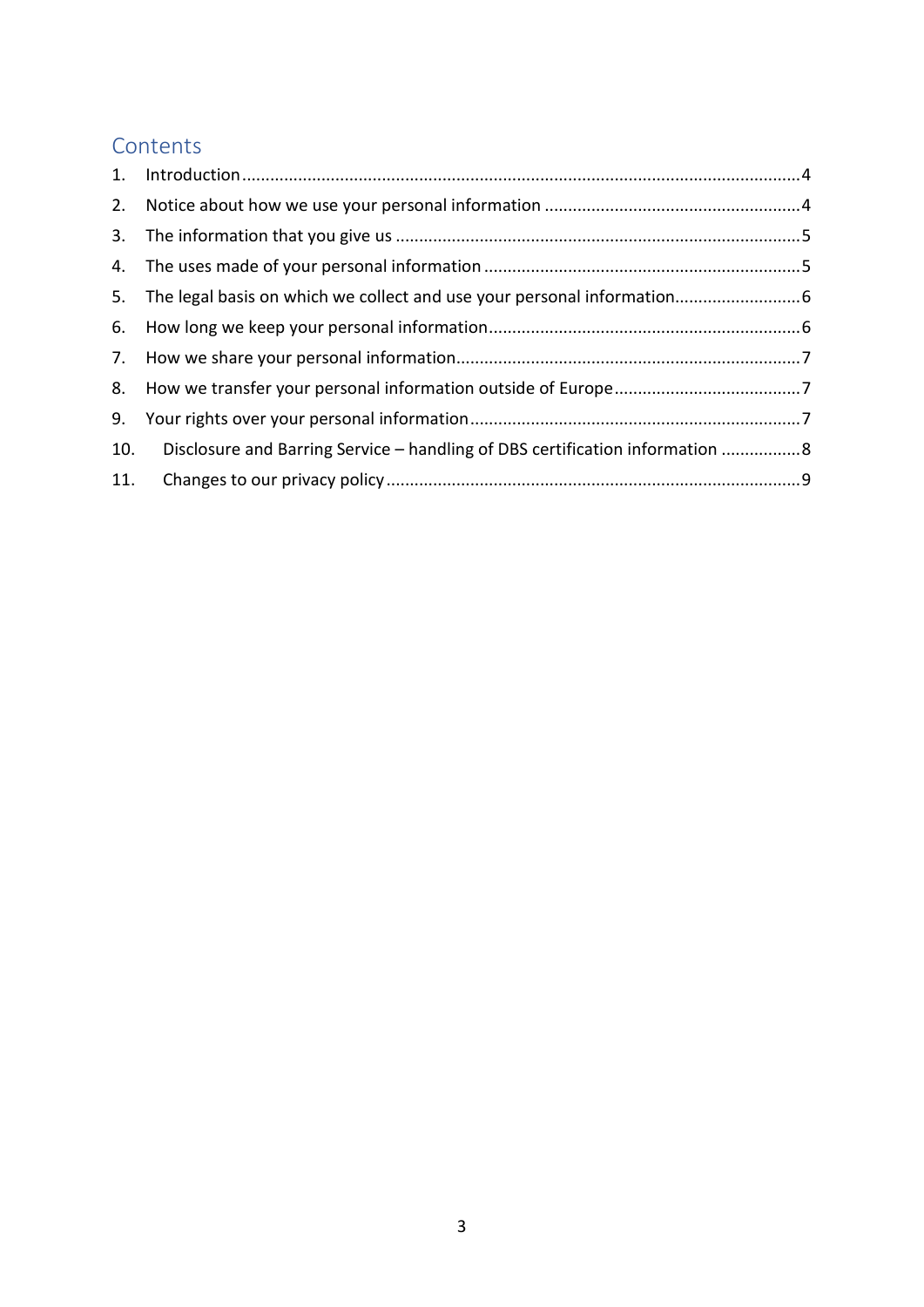# <span id="page-3-0"></span>1. Introduction

This Notice sets out the obligations of The Isle of Wight College regarding data protection and the rights of staff ("data subjects") in respect of their personal data under EU Regulation 2016/679 General Data Protection Regulation ("GDPR"). Since 1 January 2021 the UK's data privacy law is now known as UK GDPR.

The UK GDPR defines "personal data" as any information relating to an identified or identifiable natural person (a "data subject"); an identifiable natural person is one who can be identified, directly or indirectly, in particular by reference to an identifier such as a name, an identification number, location data, an online identifier, or to one or more factors specific to the physical, physiological, genetic, mental, economic, cultural, or social identity of that natural person.

This Notice sets the College's obligations regarding the collection, processing, transfer, storage, and disposal of personal data.

The College is committed not only to the letter of the law, but also to the spirit of the law and places high importance on the correct, lawful, and fair handling of all personal data, respecting the legal rights, privacy, and trust of all individuals with whom it deals.

## <span id="page-3-1"></span>2. Notice about how we use your personal information

We are the data controller of personal information about you. We are the Isle of Wight College. Our address is The Isle of Wight College, Medina Way, Newport, Isle of Wight, PO30 5TA.

Our Data Protection Officer is Dawn Smart. If you have any questions about this policy or the ways in which we use your personal information, please contact our Data Protection Officer at the above address or via [dawn.smart@iwcollege.ac.uk.](mailto:dawn.smart@iwcollege.ac.uk)

This privacy notice has been prepared in accordance with the General Data Protection Regulation (EU) 2016/679 (**'GDPR'**) and the Data Protection Act 2018.

This notice sets out how we use your personal information as your employer or when you apply for a job with us and in particular:

- the information that you give us
- the uses made of your personal information
- the legal basis on which we collect and use your personal information
- how long we keep your personal information
- how we share your personal information, and
- your rights over your personal information.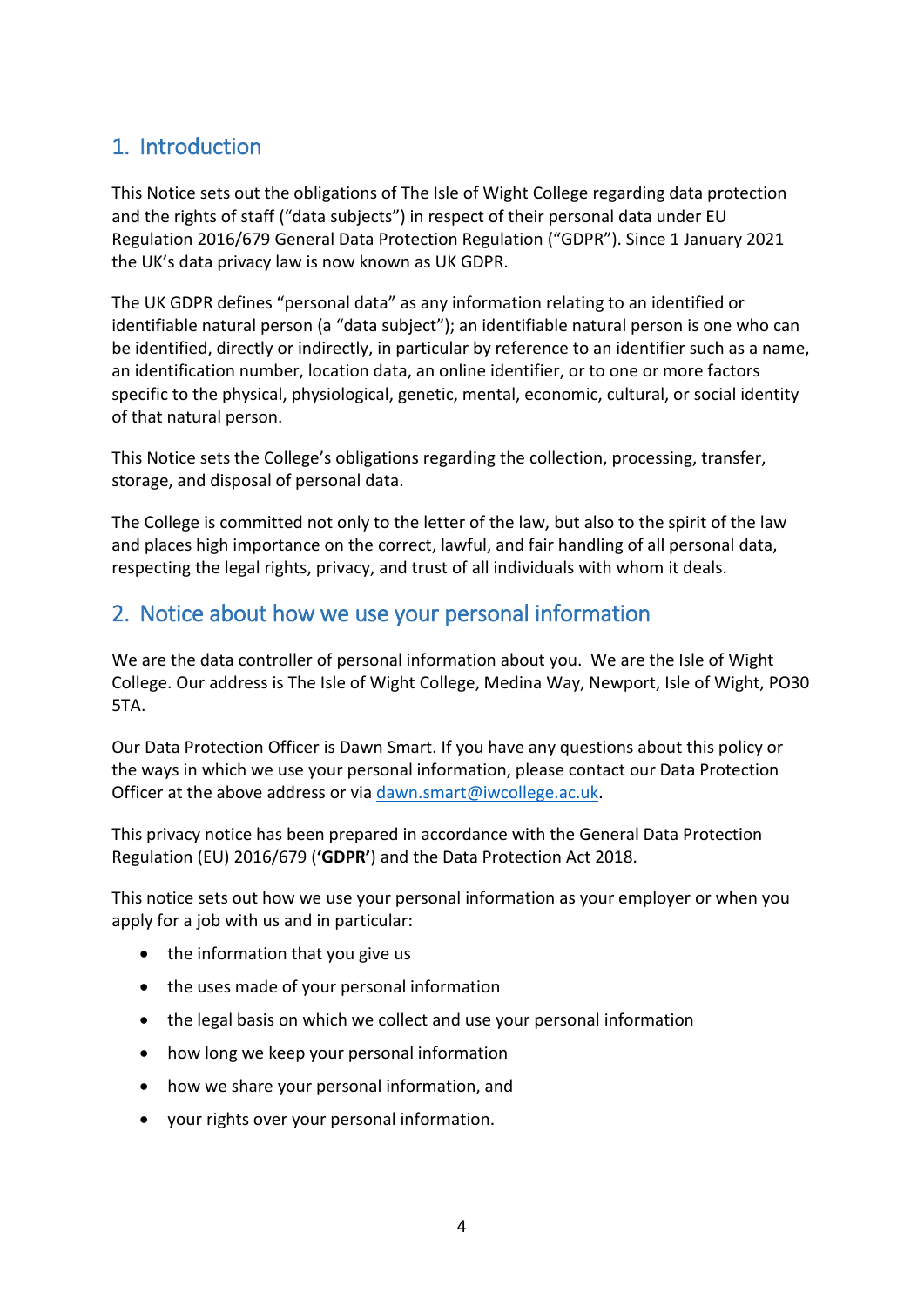# <span id="page-4-0"></span>3. The information that you give us

We will collect personal information from you when you **apply** for a job with us. This will include your: name; address; phone number; email; date of birth; DofE number; NI number; current employment details including job title, start and end dates; current salary, notice period, reason for leaving; all past employment details; education and qualification details; other information on interests, skills and experience relevant to the job role; whether you are related to any personnel of the College or Governing Body; references; special arrangement details for interview; criminal record details; Disclosure Barring Service (DBS) check, including European Economic Area (EEA) check; Prohibition from Management check; Prohibition from Teaching check; Check of Barred List/List 99; and Pre-employment Health Questionnaire/Medical Report. When completing a DBS application form we will also provide you with a copy of the DBS Privacy Policy which explains how they will handle and use your personal information and we will ask you to confirm you have received this policy by signing a declaration as follows: I have read the Standard/Enhanced Check Privacy Policy for applicants<https://www.gov.uk/government/publications/dbs-privacy-policies>and I understand how DBS will process my personal data and the options available to me for submitting an application."

We will collect personal information from you when you are a new starter and become an **employee** of the College and during your employment. This will be your: name; marital status; previous surname(s); address; date of birth; occupation/department; type of employment; phone number; email addresses; NI number; start date; next of kin and contact details; bank details; pension details; statement about employment; student loan details; offer letters; employment terms and conditions; changes to your terms and conditions; certifications/qualifications, disciplinary, grievance, capability, job descriptions, sickness absences, maternity/paternity/adoption information; accidents and injuries at work; working time information; annual leave records; recruitment information; photo; payroll details; data on personal characteristics which is used for anonymised equality data monitoring including gender, date of birth, ethnicity, religion/belief and sexual orientation; flexible working; exit interviews; return to work notifications; parental leave request forms; appraisal/ performance; bank account number; sort code; disqualification information; sickness absences; medical information including risk assessments and medical reports which you have consented to.

## <span id="page-4-1"></span>4. The uses made of your personal information

We will use your personal information set out above as follows:

- for the recruitment process and for carrying out pre-employment checks
- for safeguarding students
- for checking your identity and right to work in the UK
- for checking your qualifications
- to keep an audit trail of the checks we have made and our relationship with you in case of employment claims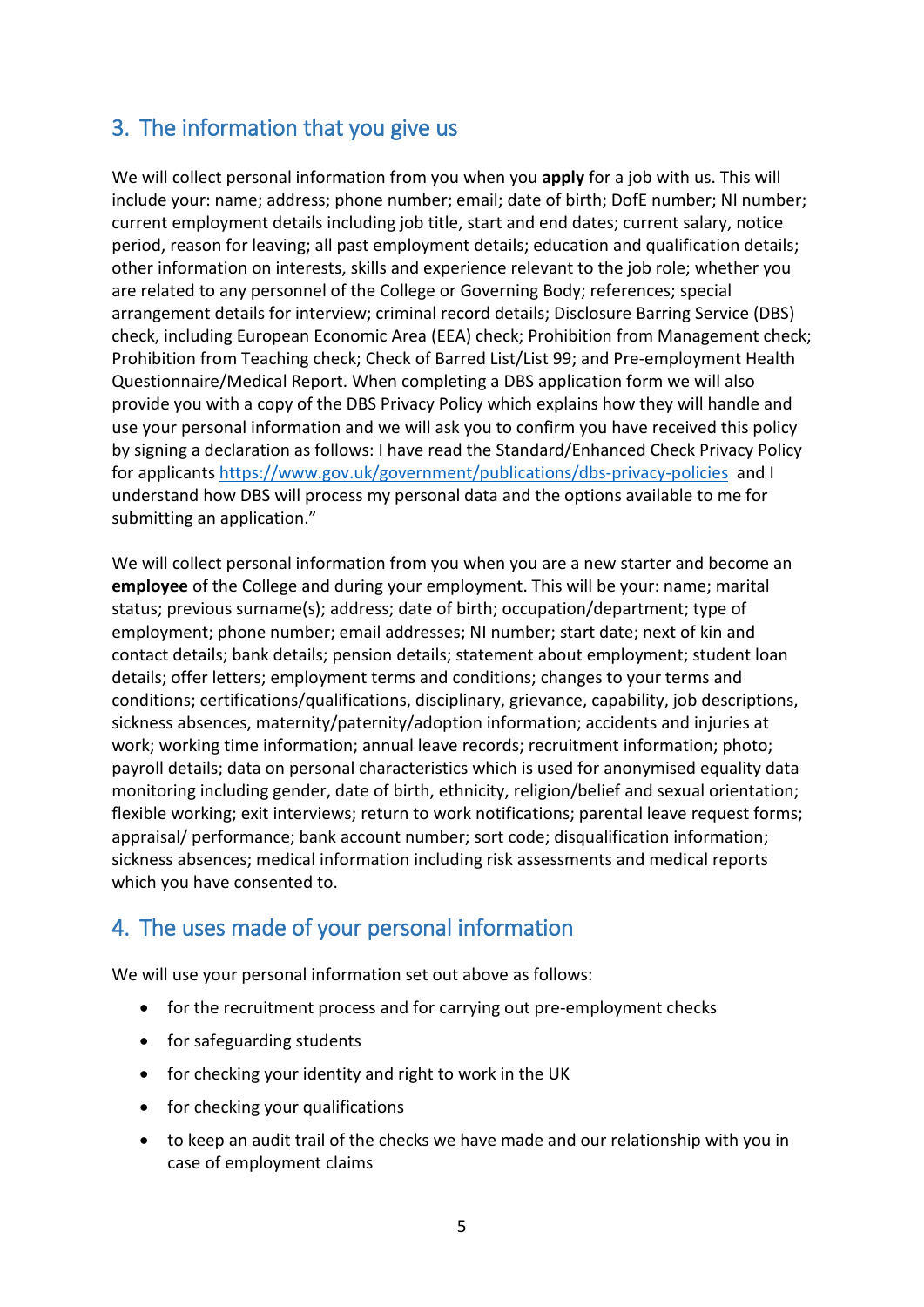- to set up payroll and pension and to reimburse expenses
- for dealing with HMRC
- for communicating with you, including for marketing purposes, and
- for carrying out our role as your employer or potential employer.

We treat your personal information with confidentiality and we do not use it for any other purposes.

Due to COVID-19 and to ensure the health and safety of all staff, the college holds limited information which is voluntarily provided relating to reasons why and individual may be vulnerable as set out in government guidance. This is used to help inform the operational deployment and working arrangements for staff and to ensure risk assessments are in place where necessary.

# <span id="page-5-0"></span>5. The legal basis on which we collect and use your personal information

We collect and use your personal information on the basis that it is necessary for performing our employment contract with you, or it is necessary to take steps before entering into the contract with you. We also collect and use your personal information on the basis that we need to do so in order to comply with our legal obligations.

Where we collect your special category personal information, we do this on the basis that it is necessary for the purposes of carrying out our obligations in the field of employment law. Special categories of personal data are personal data that reveal a person's racial or ethnic origin, political opinions, religions or philosophical beliefs, trade union membership, criminal records and genetic data (i.e. information about their inherited or acquired genetic characteristics, information about their physical, physiological or behavioural characteristics (such as facial images and fingerprints), physical or mental health, sexual life or sexual orientation).

## <span id="page-5-1"></span>6. How long we keep your personal information

We will not keep your personal information for longer than we need it for the purposes we have explained above.

When you apply for a job with us, but your application is unsuccessful, we will keep your personal information for no more than 6 months.

When you are an employee, we will keep your personal information for as long as you work with us and then after you leave, we will keep all of your personal information for 6 years. In addition, information relating to your name, employment dates, national insurance number, job title, disciplinary record including safeguarding matters and reason for leaving employment (e.g. voluntary resignation) for 25 years.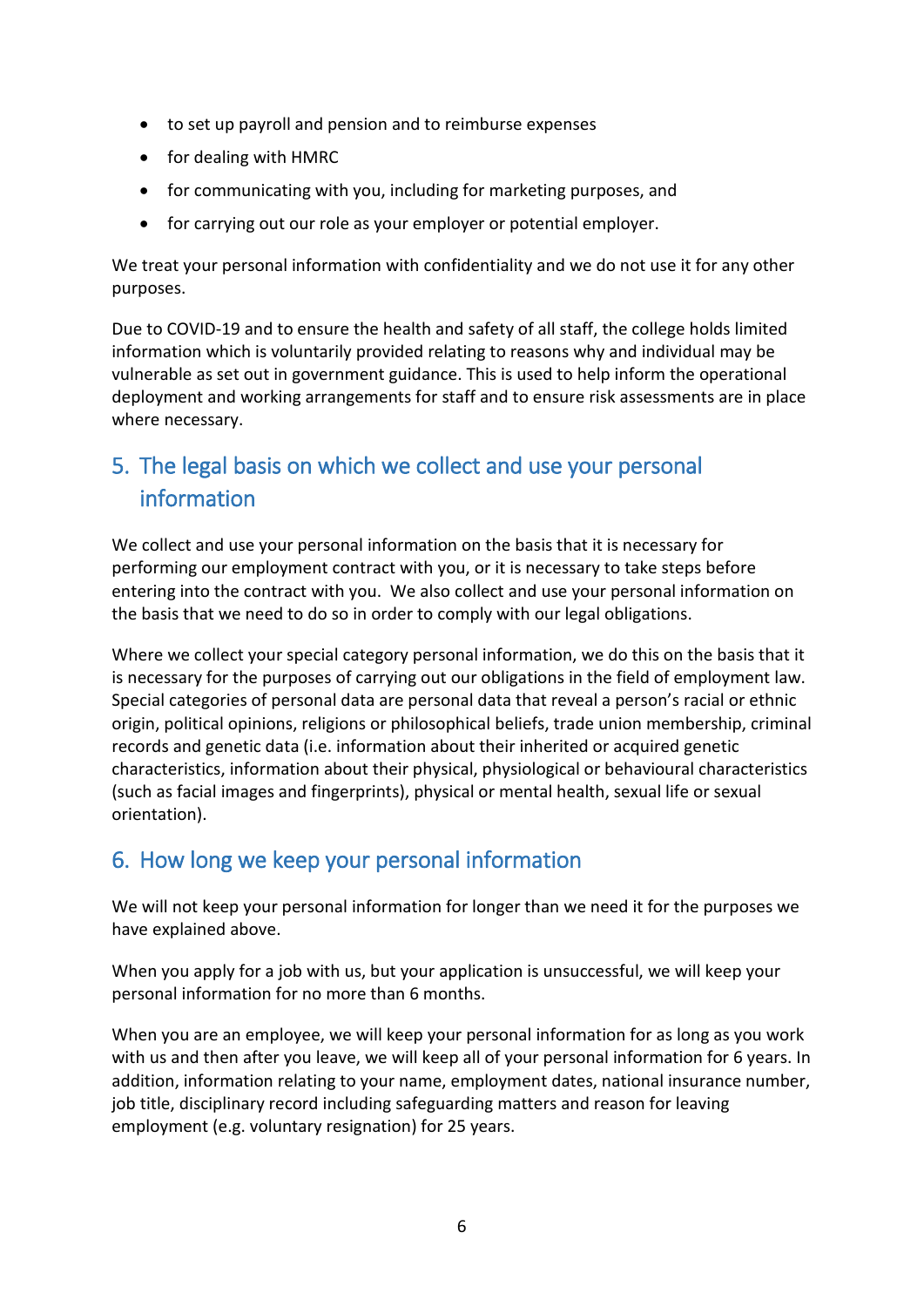# <span id="page-6-0"></span>7. How we share your personal information

We may share the personal information that you give us with the following organisations (or types of organisation) for the following purposes.

### **Organisation / type of organisation:**

HMRC, Department for Work and Pensions, Teachers' Pension Scheme, Local Government Pension Scheme, Disclosure and Barring Service, Department for Education, Isle of Wight Council, Awarding bodies.

#### **Purpose:**

Tax administration, pension administration, professional teaching qualification checks, safeguarding checks and safeguarding monitoring, qualification delivery and assessment.

We may also share your personal information with third parties who provide services to the College.

### **Organisation / type of organisation:**

Occupational Health Provider (NHS)

**Service:**

Employee health advice.

## <span id="page-6-1"></span>8. How we transfer your personal information outside of Europe

We do not store or transfer your personal data outside of Europe.

## <span id="page-6-2"></span>9. Your rights over your personal information

You have a number of rights over your personal information, which are:

- the right to make a complaint to the Information Commissioner's Office (ICO) if you are unhappy about the way your personal data is being used – please refer to the ICO's website for further information about this [\(https://ico.org.uk/](https://ico.org.uk/) )
- the right to ask us what personal information about you we are holding and to have access to a copy of your personal information
- the right to ask us to correct any errors in your personal information
- the right, in certain circumstances such as where our use of your personal information is based on your consent and we have no other legal basis to use your personal information, to ask us to delete your personal information
- the right, in certain circumstances such as where we no longer need your personal information, to request that we restrict the use that we are making of your personal information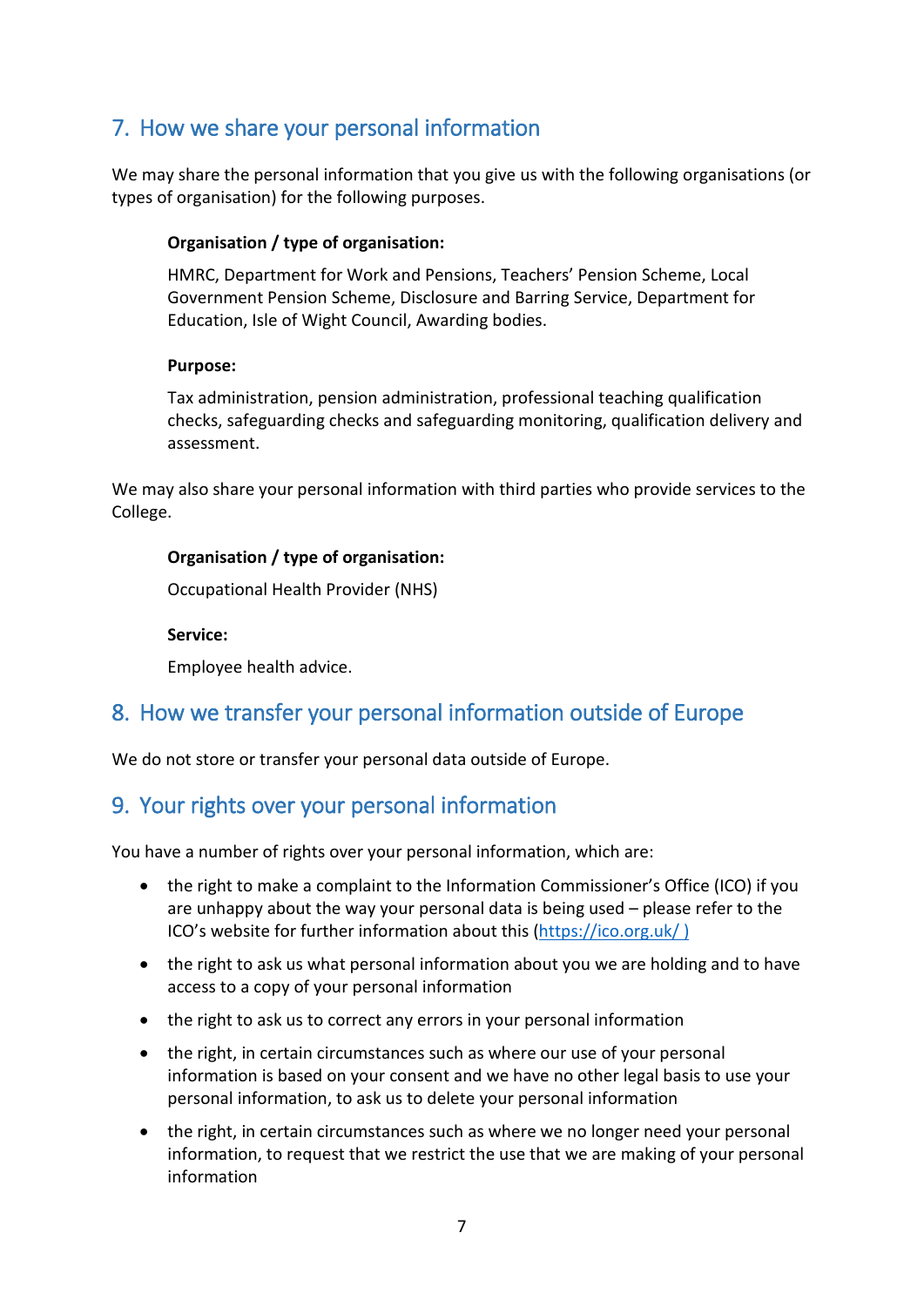- the right, in certain circumstances, to ask us to review and explain our legitimate interests to you, and
- the right, where our use of your personal information is carried out for the purposes of an agreement with us and is carried out by automated means, to ask us to provide you with a copy of your personal information in a structured, commonly-used, machine-readable format.

# <span id="page-7-0"></span>10.Disclosure and Barring Service – handling of DBS certification information

## **10.1 General principles**

As an organisation using the Disclosure and Barring Service (DBS) checking service to help assess the suitability of applicants for positions of trust, The Isle of Wight College complies fully with the code of practice regarding the correct handling, use, storage, retention and disposal of certificates and certificate information.

It also complies fully with its obligations under the UK General Data Protection Regulation (UK GDPR), Data Protection Act 2018 and other relevant legislation pertaining to the safe handling, use, storage, retention and disposal of certificate information and has a written policy on these matters, which is available to those who wish to see it on request.

## **10.2 Storage and access**

Certificate information should be kept securely, in lockable, non-portable, storage containers with access strictly controlled and limited to those who are entitled to see it as part of their duties.

### **10.3 Handling**

In accordance with section 124 of the Police Act 1997, certificate information is only passed to those who are authorised to receive it in the course of their duties. We maintain a record of all those to whom certificates or certificate information has been revealed and it is a criminal offence to pass this information to anyone who is not entitled to receive it.

### **10.4 Usage**

Certificate information is only used for the specific purpose for which it was requested and for which the applicant's full consent has been given.

### **10.5 Retention**

Once a recruitment (or other relevant) decision has been made, we do not keep certificate information for any longer than is necessary. This retention will allow for the consideration and resolution of any disputes or complaints, or be for the purpose of completing safeguarding audits. Throughout this time, the usual conditions regarding the safe storage and strictly controlled access will prevail.